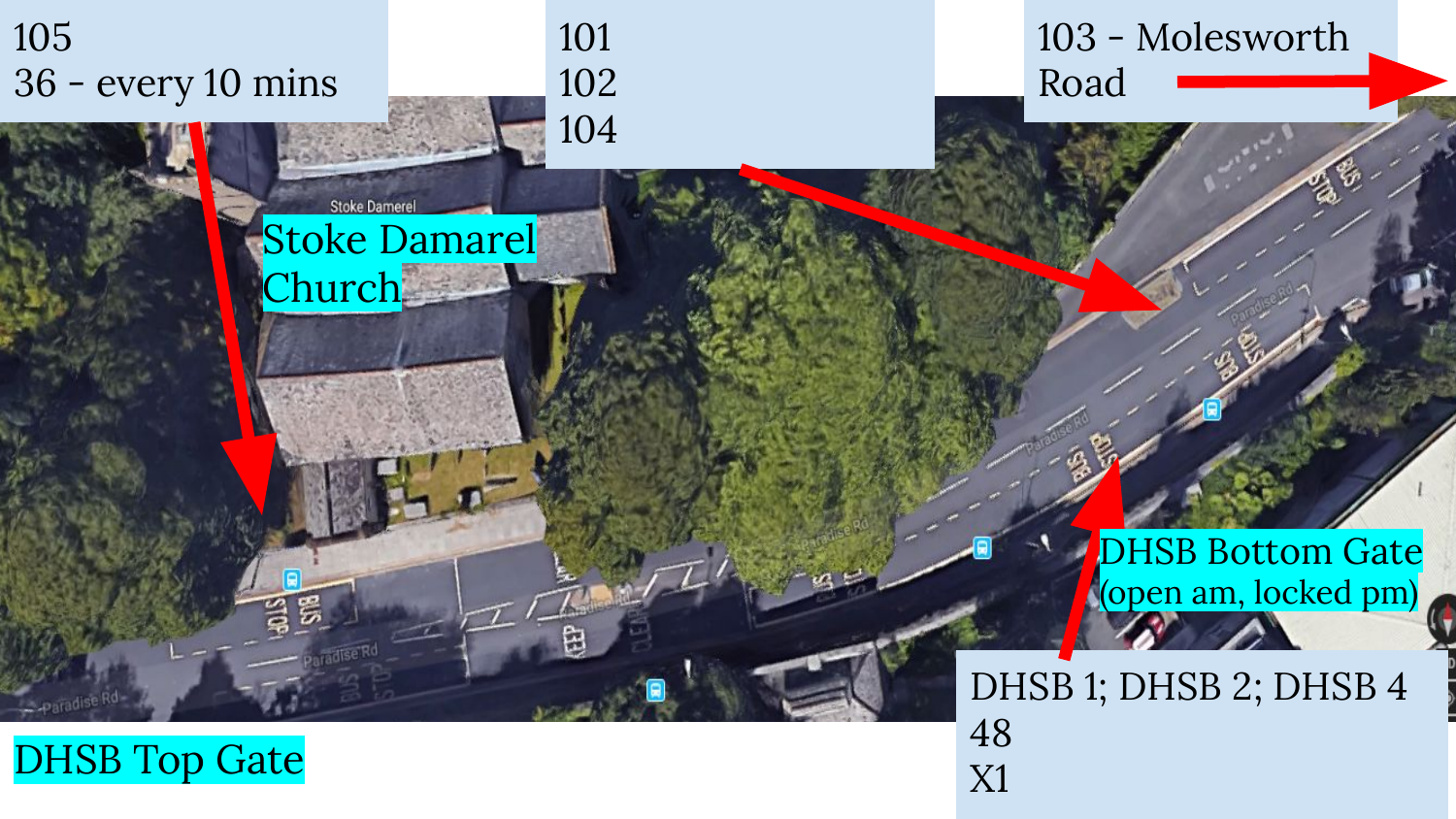Please see slide 3 for details about City Bus services that operate to DHSB.

If you have any questions or require further information about these services please contact City Bus directly as these are not buses contracted by DHSB.

<https://www.plymouthbus.co.uk/>

Please see slide 4 for information about the contract serviced offered about DHSB.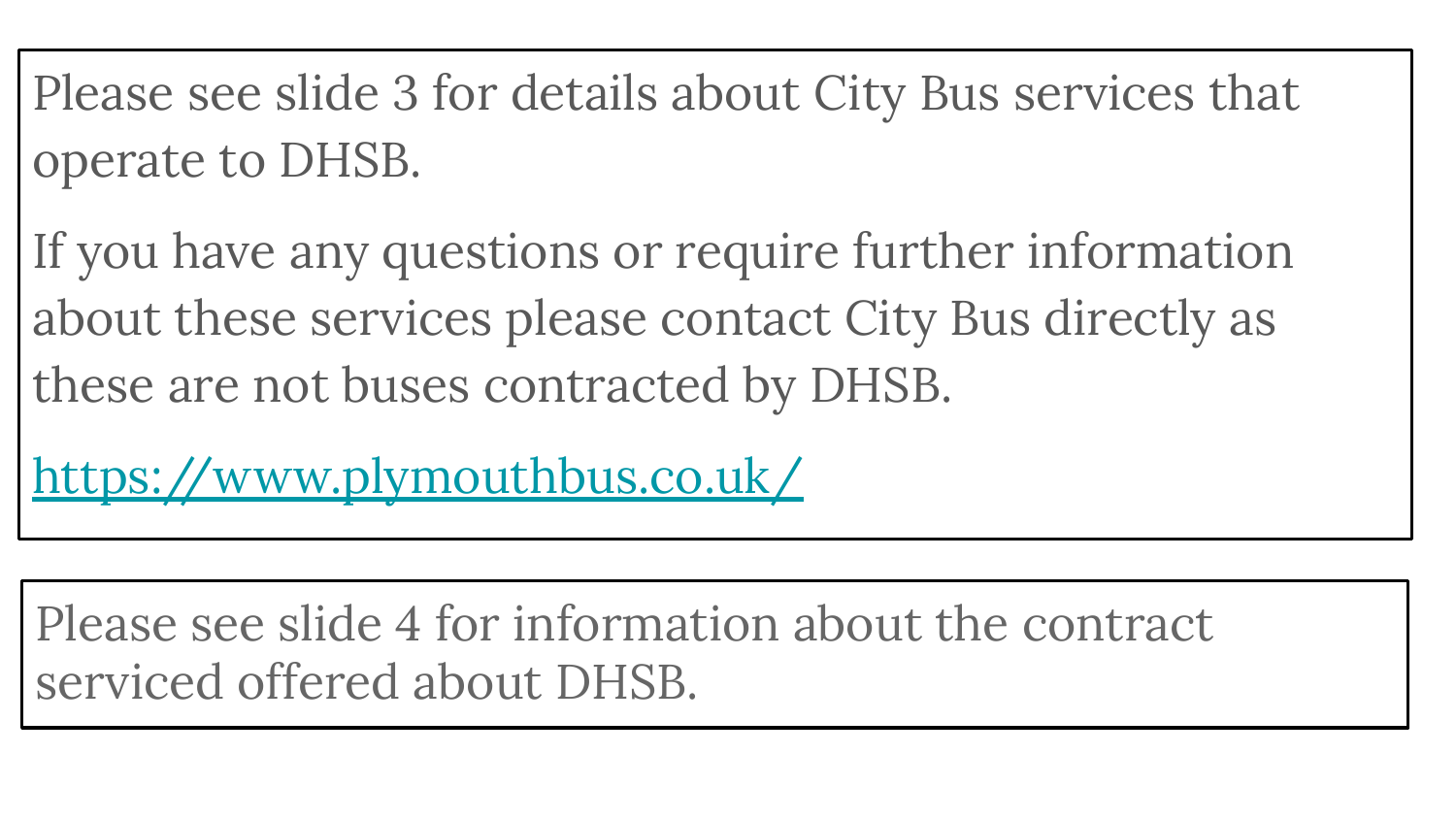| <b>Bus</b> | Details - stops include                                                                                                          |  |  |  |
|------------|----------------------------------------------------------------------------------------------------------------------------------|--|--|--|
| 36         | Plymouth city centre; Plymouth railway station; Devonport City College                                                           |  |  |  |
| 48         | Wembury; Elburton; Plymstock; Cattedown; Mutley; Outland Rd; DHSG; DHSB                                                          |  |  |  |
| X1         | Tavistock; Horrabridge; Yelverton; Roborough; Widewell; Derriford; Crownhill;<br>Manadon; Outland Rd; Stoke Village; Paradise Rd |  |  |  |
| 101        | Tamerton Foliot; Southway; Crownhill; Milehouse; Stoke village; DHSB                                                             |  |  |  |
| 102        | Southway; Derriford; Crownhill; Milehouse; Stoke village; DHSB                                                                   |  |  |  |
| 103        | Plympton (Dark Street Lane); Chaddlewood; Westfield; Woodford; Crabtree; Laira;<br>Molesworth Rd; DHSG; Crownhill; Notre Dame    |  |  |  |
| 104        | Tavistock; Whitchurch; Horrabridge; Yelverton; Roborough; Widewell; Crownhill;<br>Milehouse; Stoke village; DHSB                 |  |  |  |
| 105        | Tavistock; Horrabridge; Crapstone; Yelverton; Roborough; Widewell; Crownhill;<br>Milehouse; Stoke village; DHSB                  |  |  |  |